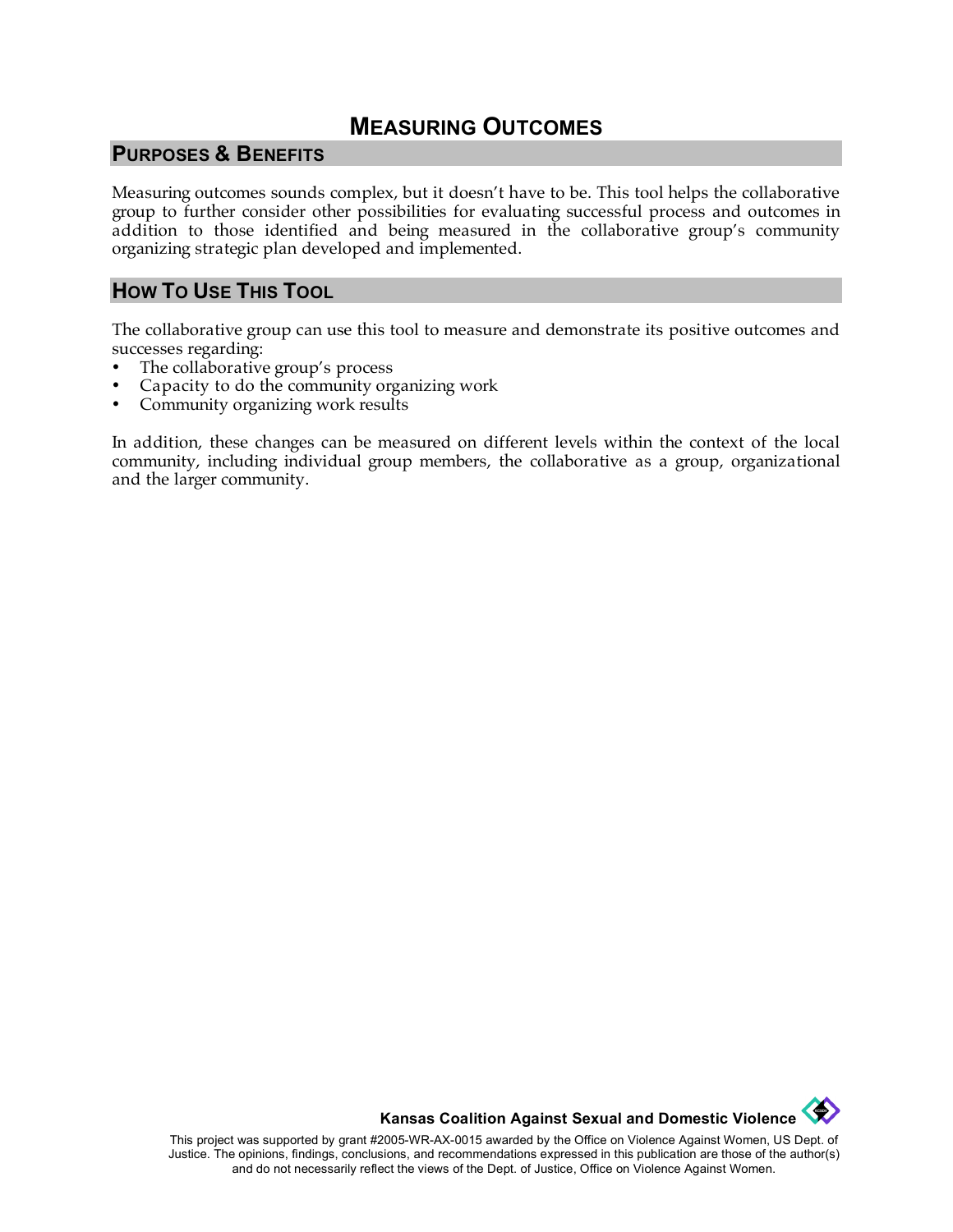## **MEASURING OUTCOMES**

In addition to evaluating the results of your collaborative group's strategic plan measurable outcomes, there are other ways to measure the positive outcomes and successes of the collaborative group's process, capacity to do the community organizing work and community organizing work results. These changes can be measured on different levels within the context of the local community.

#### **Individual Group Member Level Change**

Some of the ways to measure change amongst collaborative group members includes:

- Gains in knowledge, attitudes, beliefs and/or behaviors regarding capacity to collaborate, conduct community-organizing work and on the issues of sexual and domestic violence.
- An increase in the number and/or an enhanced level of beneficial relationships developed.
- Increased involvement in the community you can even measure the types of involvement.
- Increase in leadership roles.

## **Collaborative Group Level Change**

Outcomes to measure could include:

- Increase in capacity to perform as a group (i.e., the process is the product) and/or to do the community organizing work.
- Increase in social capital/networks, collaborative partners and supportive stakeholders.
- An increase in the number of and/or an enhanced level of beneficial relationships developed.
- Increased leadership opportunities for collaborative group members provided.
- Increased and more visible community involvement.

## **Community Level Change**

- Increased awareness of and concern about the issues of sexual and domestic violence and their impact on the community by community members, including key stakeholders, issue influencers, policy makers, etc.
- Increased visibility/recognition of the collaborative group by community members, including key stakeholders, issue influencers, policy makers, etc.
- An increase in the number of community members, including issue influencers, key stakeholders, policy makers, etc. supportive of and/or involved in the issues of ending sexual and domestic violence and the work of the collaborative group.
- Policy changes accomplished (this can also be measured at an organization level when the policy change involves an organization, such as a school, for example).
- Policy changes put into practice (this can also be measured at an organization level when the policy change involves an organization, such as a school, for example).

Measuring your outcomes can be as simple or complex as you choose to make it (or as a funder requires). For more complex evaluations, it is best to consult with someone with specialized knowledge or KCSDV can serve as a resource.

For individual and collaborative group levels, simple evaluation methods could include a survey, key informant interviews (i.e. interviewing members of the collaborative), listening meetings (i.e. group discussions), recording your observations, or tracking the results from using some of the tools in this toolkit, such as the ["Collaborative Group Assessment"](http://www.kcsdv.org/toolkit/commorgtoolkit.html#CollabGroupAssess) provided in Section 1-C Tools for Determining How You'll Work Together. Regardless of the method you select, focus on aspects of the outcome you are attempting to measure.

# **Kansas Coalition Against Sexual and Domestic Violence**